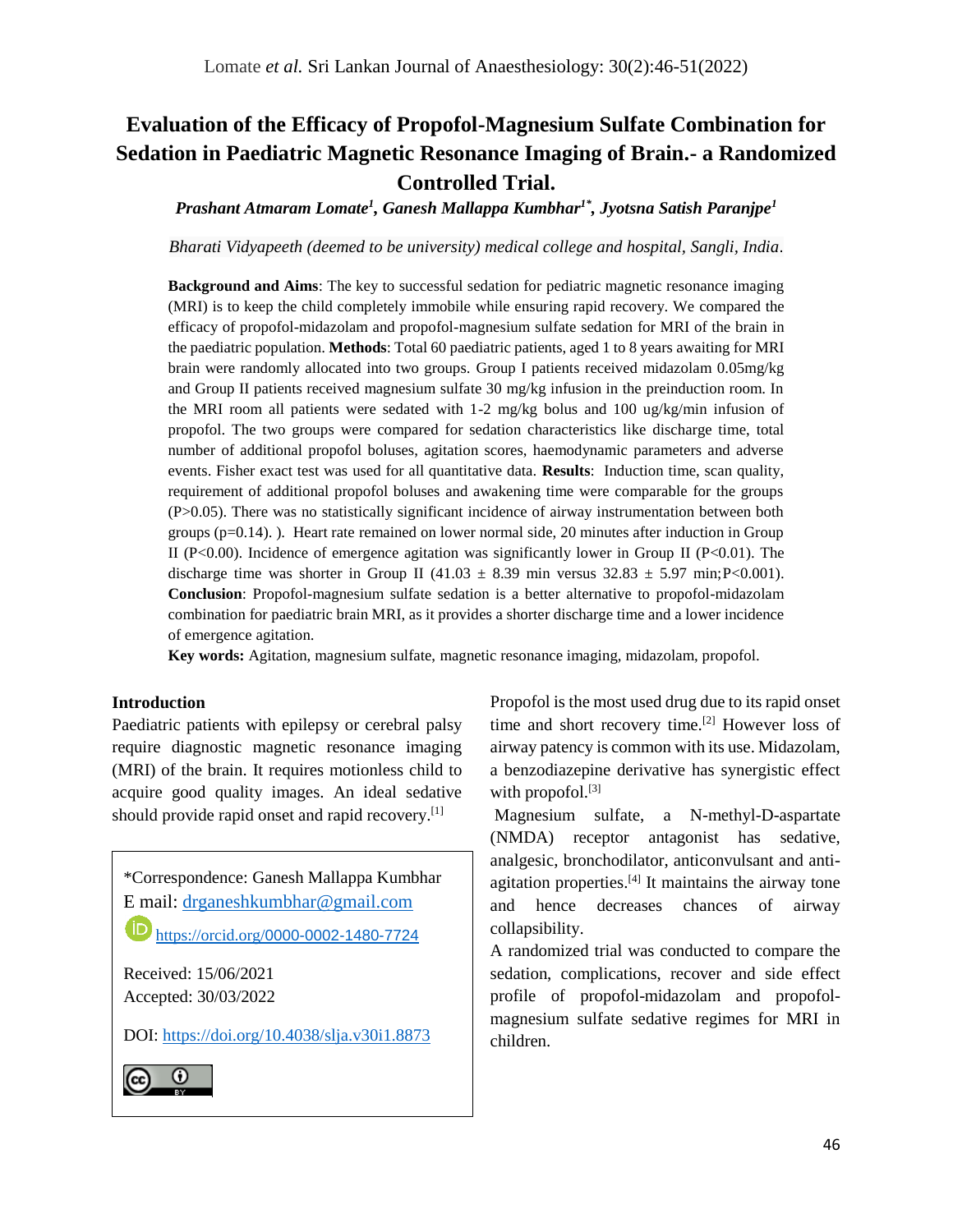#### **Methods**

This prospective randomized single blind study was carried out in 60 ASA grade I and II paediatric patients of either sex, aged 1 to 8 years admitted for elective magnetic resonance imaging (MRI) of brain. This study was carried out in a tertiary care unit of India where there is no MRI compatible anaesthesia machine and monitors for blood pressure, bispectral index (BIS) and end tidal carbondioxide  $(EtCO<sub>2</sub>)$  monitoring available to date. This study was conducted after obtaining hospital ethical committee approval and informed written consent from the parents. Patients having any severe cardiorespiratory and renal disease or known propofol allergy were excluded from the study. The confounding variables which may interfere with the study results such as patients having acute or chronic pain conditions, were also excluded from the study. The patients were randomly divided into two groups by a computer generated random list and allocation was done by a sealed envelope technique. The allocation was revealed to the anaesthesiologist who prepares the solutions for infusion. Thirty minutes before MRI, Group I patients received injection midazolam 0.05mg/kg as per routine institutional protocol and Group II patients received injection magnesium sulfate 30mg/kg, both diluted to 20cc with normal saline. The Anaesthesiologists involved in randomization and data collection, parents and radiologists were kept blinded to the study drug.

In the MRI room, patients were sedated with propofol 1 to 2 mg/kg given slowly till the University of Michigan Sedation Scale (UMSS) of 3 was achieved. Assessment of level of sedation was done by UMSS as,  $0 =$  awake and alert,  $1 =$ minimally sedated (responds to verbal conversation or sound),  $2 =$  moderately sedated (arouses to light tactile stimuli),  $3 =$  deeply sedated (arouses to deeper physical stimuli),  $4 =$  unarousable to stimuli).<sup>[2]</sup> Propofol infusion was started at 100 ug/kg/min rate. Oxygen supplementation was given with a face mask and child was moved inside the MRI gantry. In case of involuntary movements, additional bolus of 0.5 mg/kg propofol was given. In the MRI room, the induction time (time to achieve UMSS=3 after propofol bolus), number of additional propofol boluses, awakening time ( time to achieve UMSS=1 after stopping of propofol infusion) and scan time (time from start of scan to its completion) were monitored. The HR, respiratory rate and  $SpO<sub>2</sub>$  were measured every five minutes. At the end of the scan, the radiologist was asked to grade the scan quality as, Excellent  $=$  no movement or scan artifacts; good = minor movement or scan artifacts; and poor = major movement causing scan pausing. The patients with sedation failure, who required co-administration of other sedo-analgesics were excluded from the analysis.

Bradycardia (HR less than 20% from baseline) was treated with injection atropine, agitation was treated with injection midazolam. Upper airway obstruction was managed by gently inserting smallest possible, lubricated, nasopharyngeal airway (NPA).<sup>[5]</sup> The NPA was attached to the Jackson Rees(JR) circuit, which was connected to the auxiliary oxygen outlet with the help of a long extension tube. Five to six litres of oxygen flow was started. This ensured unobstructed airway, adequate oxygenation and confirmation of adequacy of patient's respiratory efforts by observing reservoir bag movements. Number of patients requiring airway intervention with NPA were recorded. Postanaesthesia agitation was detected by using WATCHA scale, as asleep=0; calm=1; crying but can be consoled =2; crying but cannot be consoled  $= 3$ ; agitated and thrashing around  $= 4$ . Patients with scores three or more than three were considered as having agitation.<sup>[6]</sup> The discharge time (time to attain modified Aldrete score >9) was noted in the recovery room.

Sample size was calculated after doing a pilot study with 10 patients in each group. It showed a mean discharge time of 36.5  $(\pm 9.44)$  min in group I and 29.0 ( $\pm$ 6.58) min in group II. With a 5% α level of significance and 90% power of the test, minimum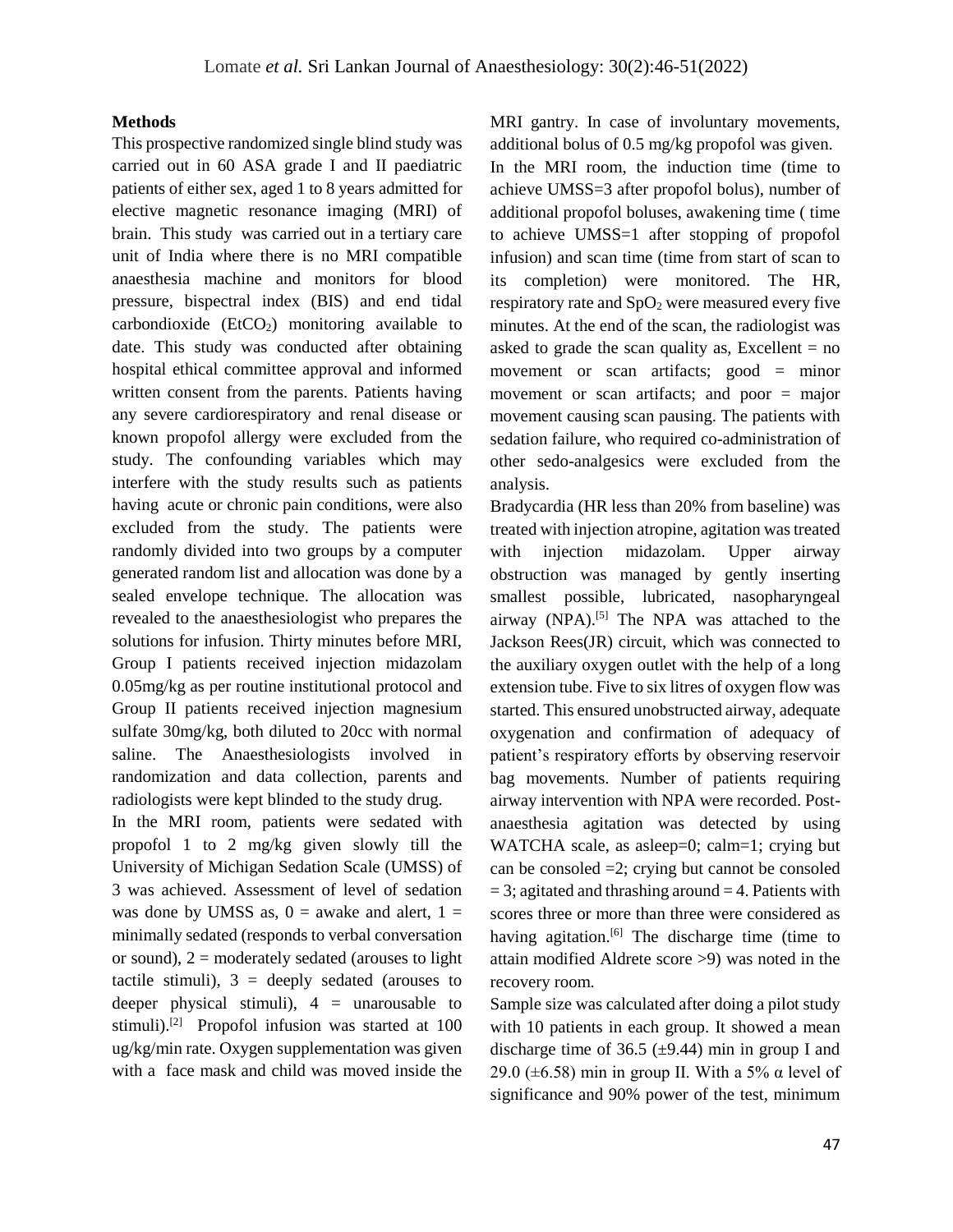sample size calculated was 25 patients per group. Statistical analysis was done by using SPSS version 22 for Windows (IBM – Chicago). Categorical variables were analyzed using the Fisher's exact test. The unpaired t-test was applied to compare continuous variables of two independent groups. P < 0.05 was considered as statistically significant.

# **Results**

Sixty patients were enrolled for the study, out of which 59 patients were analyzed, as one patient from group I was excluded from the analysis due to sedation failure. The two groups were statistically comparable with respect to the age  $(3.35\pm2.07 \text{ vs }$ 3.0 $\pm$ 1.72 yrs), weight (12.14 $\pm$ 2.86 vs 12.47 $\pm$ 3.17 kg), sex ratio and scan duration (33.97±4.89 min vs 34.5±4.79 min). The results regarding the induction time and the number of additional bolus doses of propofol required in two groups are summarized in Table 1. The scan quality was comparable between groups. It was excellent in 26 vs 27, good in 2 vs 2 and poor in 1 vs 1 patients  $[p<0.05]$ . The data on number of patients requiring airway manipulation, the incidence of apnoea, hypoxia, nausea and vomiting is shown in Table 2. One patient from group I developed bradypnoea which was successfully managed with assisted ventilation [Table 2]. The heart rate remained comparable in both groups five minutes after injection of study drugs and up to 15 minutes postinduction  $[P > 0.05]$  [Figure 1 ]. But the heart rate levels from 20 to 45 minutes post-induction were on lower normal side in group II  $[P= 0.00]$ [Figure 1 ]. However, only two patients from group II developed bradycardia, which was successfully managed with atropine, the difference being statistically insignificant [P=0.49] [Table 2 ]. The incidence of agitation was lower in group II than in group I. The difference was statistically significant for agitation scores 3  $[P = 0.02]$  and 4  $[P = 0.01]$ [Figure 2 ]. The awakening time was statistically comparable between two groups [Table 1]. The mean duration of discharge time was significantly shorter in group II than in group I  $[P < 0.00]$ [Table1].

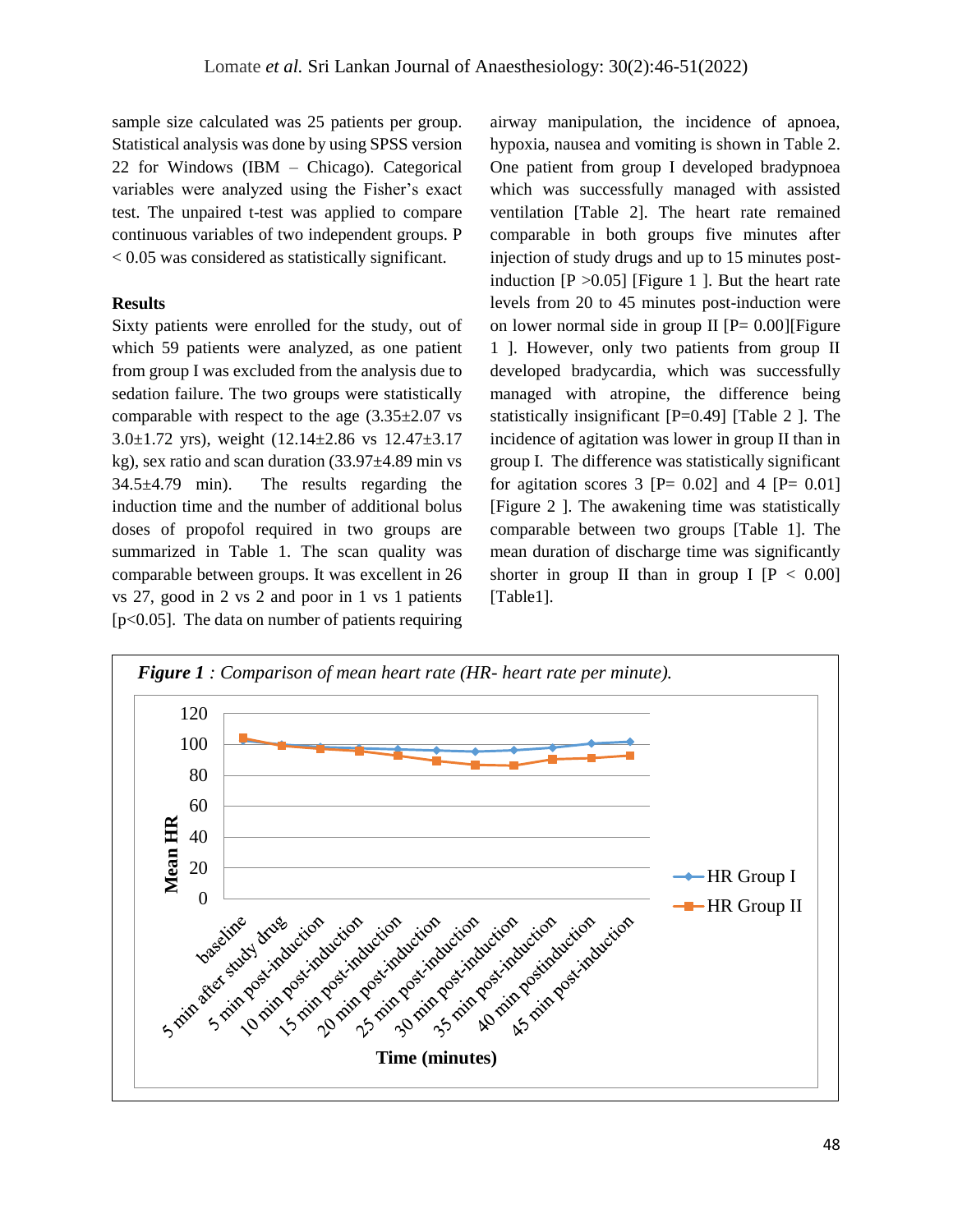

*Table 1. Comparison of sedation characteristics*

| Parameters                    | Group I $(n=29)$ | Group II $(n=30)$ | P value  |
|-------------------------------|------------------|-------------------|----------|
|                               | mean $\pm$ SD    | mean $\pm$ SD     |          |
| 0 propofol bolus. $[n(\%)]$   | 20(68.9)         | 24(80.0)          | 0.38     |
| 1 propofol bolus. $[n(\%)]$   | 4(13.7)          | 2(6.6)            | 0.42     |
| 2 propofol boluses. $[n(\%)]$ | 4(13.7)          | 3(10.0)           | 0.71     |
| 3 propofol boluses. $[n(\%)]$ | 1(3.4)           | 1(3.3)            |          |
| Induction time (min)          | $1.38 \pm 0.49$  | $1.3 \pm 0.47$    | 0.53     |
| Awakening time (min)          | $4.66 \pm 1.49$  | $4.77 \pm 1.68$   | 0.79     |
| Discharge time (min)          | $41.03 \pm 8.38$ | $32.83 \pm 5.97$  | $*0.00*$ |

\* statistically significant (p<0.05). SD- SD-standard deviation. Tests- Unpaired t test for first three variables and Fisher's Exact test for remaining variables.

| Parameters                       | Group I  | Group    | P value | <b>Parameters</b>                |
|----------------------------------|----------|----------|---------|----------------------------------|
|                                  | $(n=29)$ | $(n=30)$ |         |                                  |
| Airway instrumentation $[n(\%)]$ | 6(20.6)  | 2(6.6)   | 0.14    | Airway instrumentation $[n(\%)]$ |
| Apnoea $[n(\%)]$                 |          | 0        |         | Apnoea $[n(\%)]$                 |
| Bradypnoea $[n(\%)]$             | 1(3.4)   | 0(0)     | 0.49    | Bradypnoea $[n(\%)]$             |
| Hypoxia $[SpO2<95\%]$            | $\Omega$ | 0        |         | Hypoxia $[SpO2<95\%]$            |
| Bradycardia $[n(\%)]$            | 0(0)     | 2(6.6)   | 0.49    | Bradycardia $[n(\%)]$            |
| Nausea or vomiting $[n(\%)]$     | $\Omega$ | 0        |         |                                  |

*Table 2. Comparison of adverse events.*

p<0.05 is statistically significant. Test- Fisher's Exact.

### **Discussion**

Magnetic resonance imaging (MRI) of brain requires sedation to provide immobility, anxiolysis, and amnesia.<sup>[1,7]</sup> Deep sedation is

always associated with upper airway obstruction.[8] All these airway related complications can be prevented by giving general anaesthesia (GA) with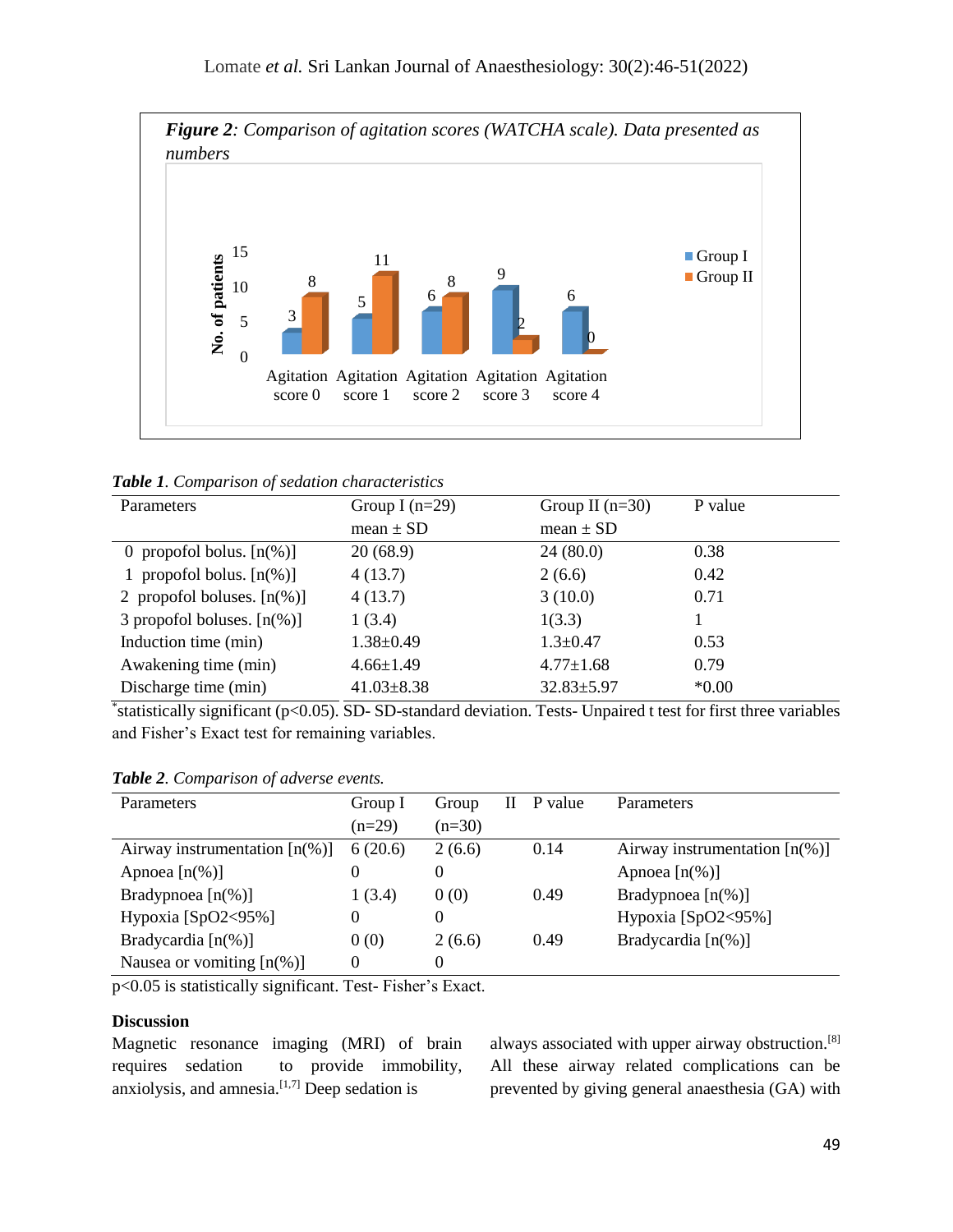secured airway, but it requires MRI compatible anaesthesia machine.[7,9]

Propofol provides uniform depth of sedation. $[2,7]$ However it causes hypotension and upper airway collapsibility.<sup>[8]</sup> Hence addition of adjuvant drugs like midazolam, ketamine or dexmedetomidine have been recommended. In our study we used either midazolam or magnesium sulfate as adjuvants to propofol. Both regimes were found to be satisfactory for obtaining good quality MRI brain images. The need for airway interventions were not statistically significantly in both groups, but were less in group II.

Propofol-midazolam combination has synergistic action and hence provides short induction time and fast recovery.[2,3,10] Our results are in line with previous studies**.** Magnesium sulfate is successfully used as a sedative agent in some paediatric procedures and surgeries.<sup>[11]</sup> Its sedative and antiepileptic property is useful in epileptic patients as it reduces neuronal excitability and prevent convulsions.[12] Magnesium sulfate by acting as an inhibitor of acetycholine release, might be responsible for reduction of muscle spasm and pain in patients with cerebral palsy. This may be one of the reasons for reduction in intraoperative anaesthetic requirements.<sup>[13]</sup> However we did not find reduction in the number of additional bolus doses of propofol by prior administration of magnesium sulfate. This may be because we did not use infusion of magnesium sulfate for maintenance of sedation. But we successfully used the magnesium sulfate sedation for brain MRI in patients with epilepsy and cerebral palsy, with a comparable sedation profile to midazolam.

We assumed that the anaesthetic sparing properties of magnesium sulfate could reduce the dose and hence cardiorespiratory complications of propofol.<sup>[4,11]</sup> Premedication with  $MgSO<sub>4</sub>$  is associated with lower incidence of laryngospasm, bronchial hyperreactivity or airway obstruction.<sup>[4]</sup> Unlike benzodiazepines, at therapeutic doses magnesium sulfate does not cause respiratory depression or breath holding.  $[10,11,13]$  However

benzodiazepines have relaxing effect on pharyngeal muscles causing airway obstruction. This may be the explanation for the higher incidence of airway manipulation in our group I population. Emergence agitation is known to occur after painful as well as pain-free radiological diagnostic procedures.<sup>[11]</sup> Magnesium sulfate was found to reduce the incidence of emergence agitation. Our results are in line with previous studies**.** [13,14,15] Lower incidence of emergence agitation and other airway related complications, along with good recovery profile may be the reason for early discharge time in our group II population. A paradoxical reaction to midazolam may be a possible cause for increased incidence of emergence agitation in our group I population.[16] . To date this is the first study where magnesium sulfate was successfully used along with propofol, as an alternative to midazolam for diagnostic MRI of brain in children having cerebral palsy and epilepsy. This study may promote for further studies in the future regarding the use of various dose regimens of Magnesium Sulfate. We failed to monitor BP, electrocardiography and

BIS monitoring during the procedure due to non availability of MRI compatible monitor.

# **Conclusion**

Midazolam/Propofol and MgSO4/Propofol in combination provide satisfactory sedation for brain MRI in children. Lower need for airway interventions, lower incidence of emergence agitation and faster recovery time seen with MgSO4 favors the use of a sedation regime using MgSO4 in combination with Propofol.

# **References**

1. Eldeek AM, Elfawal SM, Allam MG. Sedation in children undergoing magnetic resonance imaging comparative study between dexmedetomidine and ketamine. Egypt J Anaesth 2016;32:263‑8.

2. Balasubramanian B, Malde AD, Kulkarni SB. A non-randomized controlled study of total intravenous anesthesia regimens for magnetic